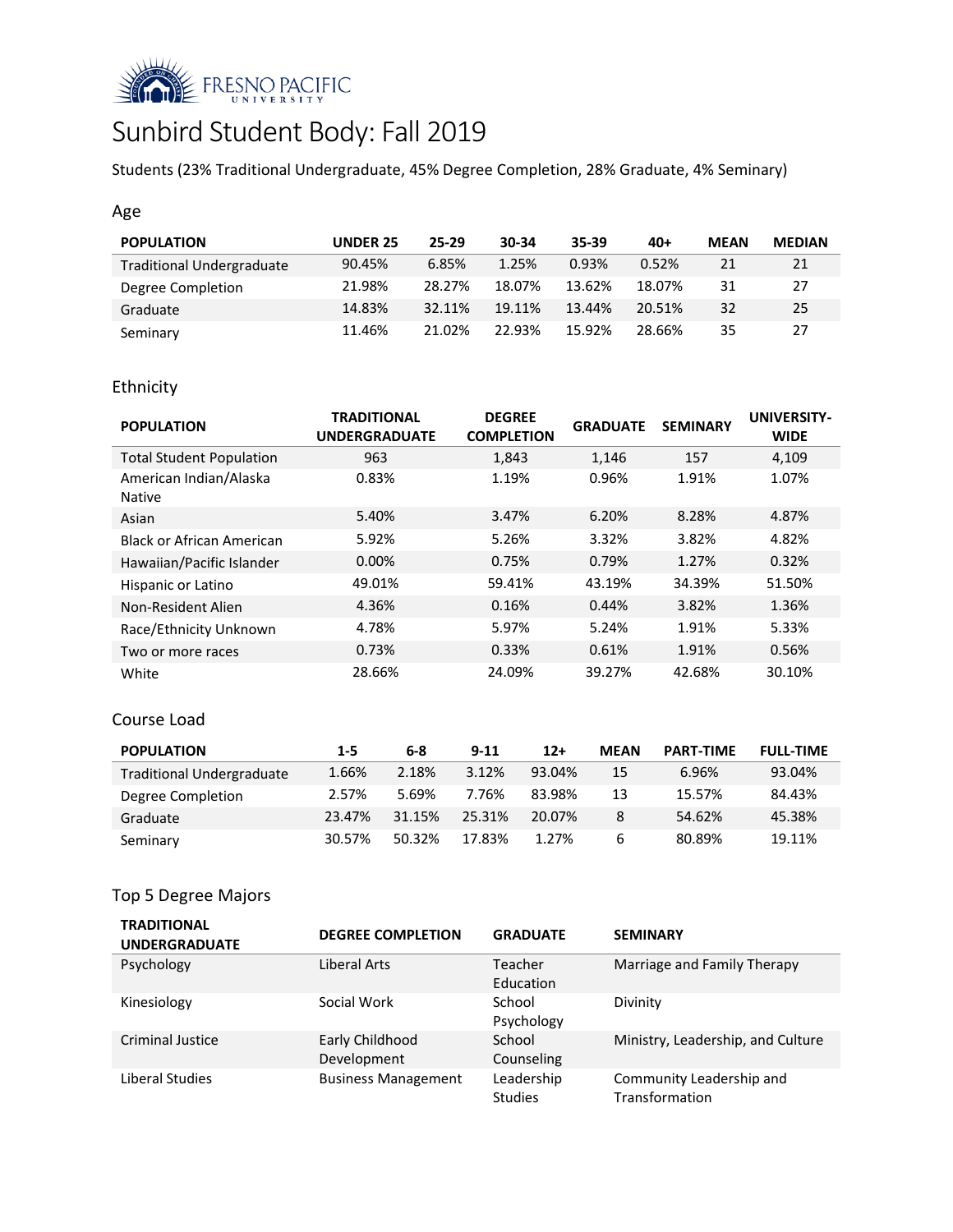

| <b>TRADITIONAL</b><br><b>UNDERGRADUATE</b> | <b>DEGREE COMPLETION</b>     | <b>GRADUATE</b> | <b>SEMINARY</b>           |
|--------------------------------------------|------------------------------|-----------------|---------------------------|
| <b>Pre-Health Sciences</b>                 | Organizational<br>Leadership | <b>Nursing</b>  | <b>Christian Ministry</b> |

# Students Receiving Financial Aid

| <b>POPULATION</b>                | <b>PERCENTAGE</b> |
|----------------------------------|-------------------|
| <b>Traditional Undergraduate</b> | 96.46%            |
| Degree Completion                | 88.88%            |
| Graduate                         | 64.74%            |
| Seminary                         | 88.53%            |
|                                  |                   |
| <b>Pell Grant Recipients</b>     |                   |
| <b>POPULATION</b>                | <b>PERCENTAGE</b> |
| <b>Traditional Undergraduate</b> | 49.53%            |
| Degree Completion                | 71.57%            |
| Credential                       | 38.01%            |
| Seminary                         | 0.06%             |
|                                  |                   |
| Cal Grant Recipients             |                   |
| <b>POPULATION</b>                | <b>PERCENTAGE</b> |
| <b>Traditional Undergraduate</b> | 42.15%            |
| Degree Completion                | 18.49%            |
| Credential                       | 4.75%             |
| Seminary                         | 0.00%             |
|                                  |                   |
| Gender                           |                   |
| <b>POPULATION</b>                | <b>PERCENTAGE</b> |
| Traditional Undergraduate Women  | 65.11%            |
| Degree Completion Women          | 77.72%            |
| Graduate Women                   | 75.83%            |
| Seminary Women                   | 61.78%            |
| <b>Total Women</b>               | 74.98%            |
|                                  |                   |
| Location*                        |                   |
| <b>POPULATION</b>                | <b>NUMBER</b>     |
| Main Campus                      | 1391              |
| Online                           | 319               |

| Online              | 319  |
|---------------------|------|
| Visalia             | 1007 |
| North Fresno Center | 952  |
| Merced              | 238  |
| Bakersfield         | 196  |
| <b>BITWIZE</b>      | 6    |